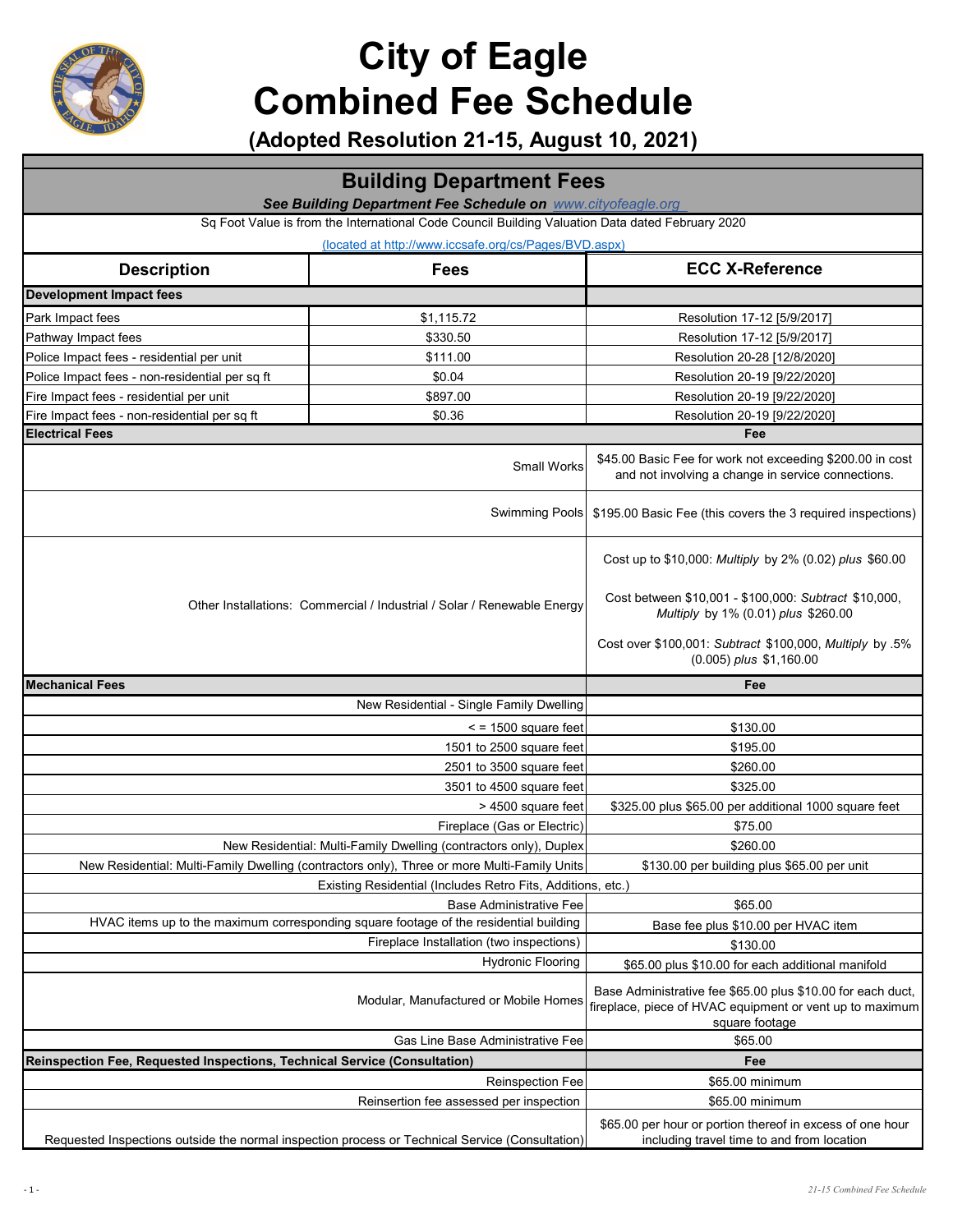

| Commercial / Industrial Fee Schedule - Other Installations<br>Work not specifically covered by any other fee schedules.                                                                                                                                                                                                             | Fee                                                    |  |
|-------------------------------------------------------------------------------------------------------------------------------------------------------------------------------------------------------------------------------------------------------------------------------------------------------------------------------------|--------------------------------------------------------|--|
| Fees based on FAIR MARKET PROJECT VALUE which means total Labor, Materials and Equipment for a complete working system. This value is not reducible<br>due to owner supplied and/or donated materials, labor and/or equipment. Overhead and Profit must be included in value. (These Values WILL NOT include the<br>Base Admin Fee) |                                                        |  |
| Cost up to \$20,000                                                                                                                                                                                                                                                                                                                 | Multiply by 3% (.03) plus \$60                         |  |
| Cost between \$20,001 - \$100,000                                                                                                                                                                                                                                                                                                   | Subtract \$20,000, multiply by 2% (.02), plus \$660    |  |
| Cost over \$100,001                                                                                                                                                                                                                                                                                                                 | Subtract \$100,000, multiply by 1% (.01), plus \$2,260 |  |
| <b>Plumbing Permit Fees</b>                                                                                                                                                                                                                                                                                                         | Fee                                                    |  |
| New Residential - Single Family Dwelling                                                                                                                                                                                                                                                                                            |                                                        |  |
| $\le$ = 1500 square feet                                                                                                                                                                                                                                                                                                            | \$130.00                                               |  |
| 1501 to 2500 square feet                                                                                                                                                                                                                                                                                                            | \$195.00                                               |  |
| 2501 to 3500 square feet                                                                                                                                                                                                                                                                                                            | \$260.00                                               |  |
| 3501 to 4500 square feet                                                                                                                                                                                                                                                                                                            | \$325.00                                               |  |
| > 4500 square feet                                                                                                                                                                                                                                                                                                                  | \$325.00 plus \$65.00 per additional 1000 square feet  |  |
| <b>Existing Residential Base Fee</b>                                                                                                                                                                                                                                                                                                | \$65.00                                                |  |
| Additional Fixtures Each (Excluding garbage disposals and dishwashers)                                                                                                                                                                                                                                                              | \$10.00                                                |  |
| <b>Replacement Fixtures Each</b>                                                                                                                                                                                                                                                                                                    | \$10.00                                                |  |
| Sewer Line Installation (base fee not applicable)                                                                                                                                                                                                                                                                                   | \$65.00                                                |  |
| Water Line Installation (base fee not applicable)                                                                                                                                                                                                                                                                                   | \$65.00                                                |  |
| Combination (base fee not applicable)                                                                                                                                                                                                                                                                                               | \$65.00                                                |  |
| Modular, Manufactured, Mobile Homes Sewer and Water Connection                                                                                                                                                                                                                                                                      | \$65.00                                                |  |
| Water Heater - Water Softener                                                                                                                                                                                                                                                                                                       | \$65.00                                                |  |
| <b>Backflow Prevention Device</b>                                                                                                                                                                                                                                                                                                   | \$65.00                                                |  |
| Multipurpose Fire Sprinklers and Domestic Water Supply System Inspection Fee for 1-2 family or \$4<br>per fire sprinkler head, whichever is greater                                                                                                                                                                                 | \$65.00                                                |  |
| New Residential: Multi-Family Dwelling (contractors only), Duplex                                                                                                                                                                                                                                                                   | \$260.00                                               |  |
| New Residential: Multi-Family Dwelling (contractors only), Three or more Multi-Family Units                                                                                                                                                                                                                                         | \$130.00 per building plus \$65.00 per unit            |  |
| Commercial                                                                                                                                                                                                                                                                                                                          | Fee                                                    |  |
| All plumbing permits are calculated from the verified contract price table below.                                                                                                                                                                                                                                                   |                                                        |  |
| Replacement Fixtures Each                                                                                                                                                                                                                                                                                                           | \$10.00                                                |  |
| Sewer and water service lines installed by persons performing work other than the plumbing<br>contractor of the building: fee based on the contract price of the completed installation to be<br>calculated from the verified contract price table below.                                                                           | Use the Verified Contract Price Table Below            |  |
| Commercial coaches - Manufactured buildings: All commercial coaches and manufactured buildings<br>constructed in Idaho, or constructed for use in Idaho, must purchase permits as per residential fee<br>schedule.                                                                                                                  | Use the Verified Contract Price Table Below            |  |
| Lawn Sprinklers: inspection fee (to be calculated from the verified contract price table below) based<br>on the cost of labor and materials needed to complete the installation from the connection to the<br>water system through the backflow prevention device.                                                                  | Use the Verified Contract Price Table Below            |  |
| Mobile home parks and/or RV parks: Sewer and water service lines shall be classed as commercial.<br>Note: This does not include the connection of the mobile home. (Refer to Residential Section).                                                                                                                                  | Use the Verified Contract Price Table Below            |  |
| Installations done with volunteer labor and/or donated materials will be calculated at fair market<br>value.                                                                                                                                                                                                                        | Use the Verified Contract Price Table Below            |  |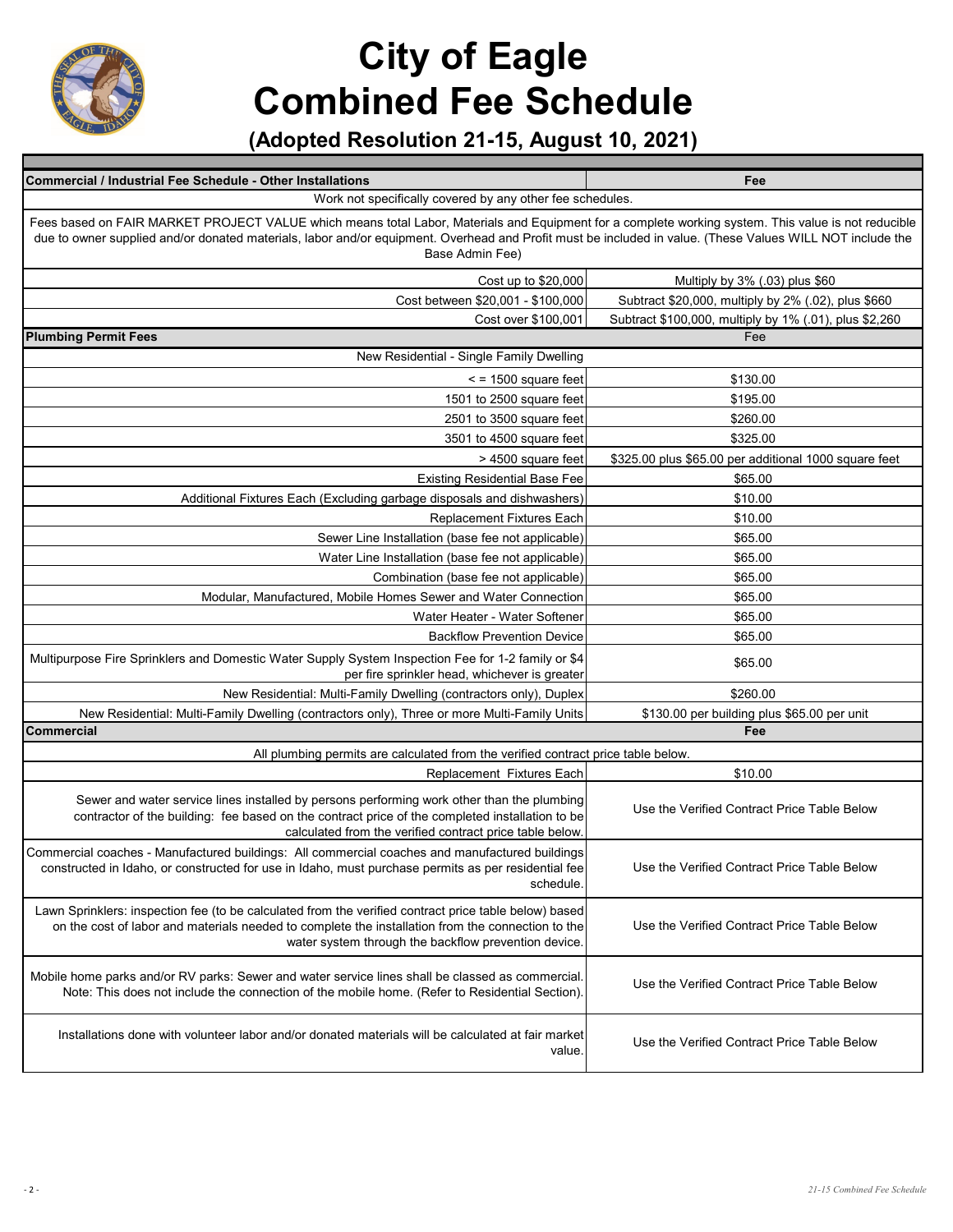

**(Adopted Resolution 21-15, August 10, 2021)**

#### **Verified Contract Price Table**

Commercial / Industrial (Other Installations) - Valuation Table

Cost up to \$20,000: Multiply by 3% (.03) plus \$60

Cost between \$20,001 - \$100,000: Subtract \$20,000, multiply by 2% (.02), \$660

Cost over \$100,001: Subtract \$100,000, multiply by 1% (.01), plus \$2,260

| <b>Additional / Miscellaneous</b>                                                                                                                                                                         | Fee                                                                                                                              |  |
|-----------------------------------------------------------------------------------------------------------------------------------------------------------------------------------------------------------|----------------------------------------------------------------------------------------------------------------------------------|--|
| Requested Inspections                                                                                                                                                                                     | \$65.00 minimum plus \$65.00 per hour or portion thereof in<br>excess of one hour to include travel time to and from<br>location |  |
| Re-Inspections - Trips to inspect when: Inspection requested and the work is not ready                                                                                                                    |                                                                                                                                  |  |
| Re-Inspections - Trips to inspect when: Submitter has not accurately identified the work location                                                                                                         | \$65.00                                                                                                                          |  |
| Re-Inspections - Trips to inspect when: The inspector cannot gain access to perform the inspection                                                                                                        |                                                                                                                                  |  |
| Re-Inspections - Excessive trips to inspect as a result of submitter improperly responding to a<br>correction notice                                                                                      |                                                                                                                                  |  |
| <b>Plan Checking</b>                                                                                                                                                                                      | \$65.00 minimum plus \$65.00 per hour or portion thereof in<br>excess of one hour                                                |  |
| <b>Technical Service</b>                                                                                                                                                                                  | \$65.00 minimum plus \$65.00 per hour or portion thereof in<br>excess of one hour                                                |  |
| Working without a permit: Failure to submit and obtain proper permits will, at the direction of the City of Eagle, result in the assessment of a double fee or<br>imposition of civil penalties, or both. |                                                                                                                                  |  |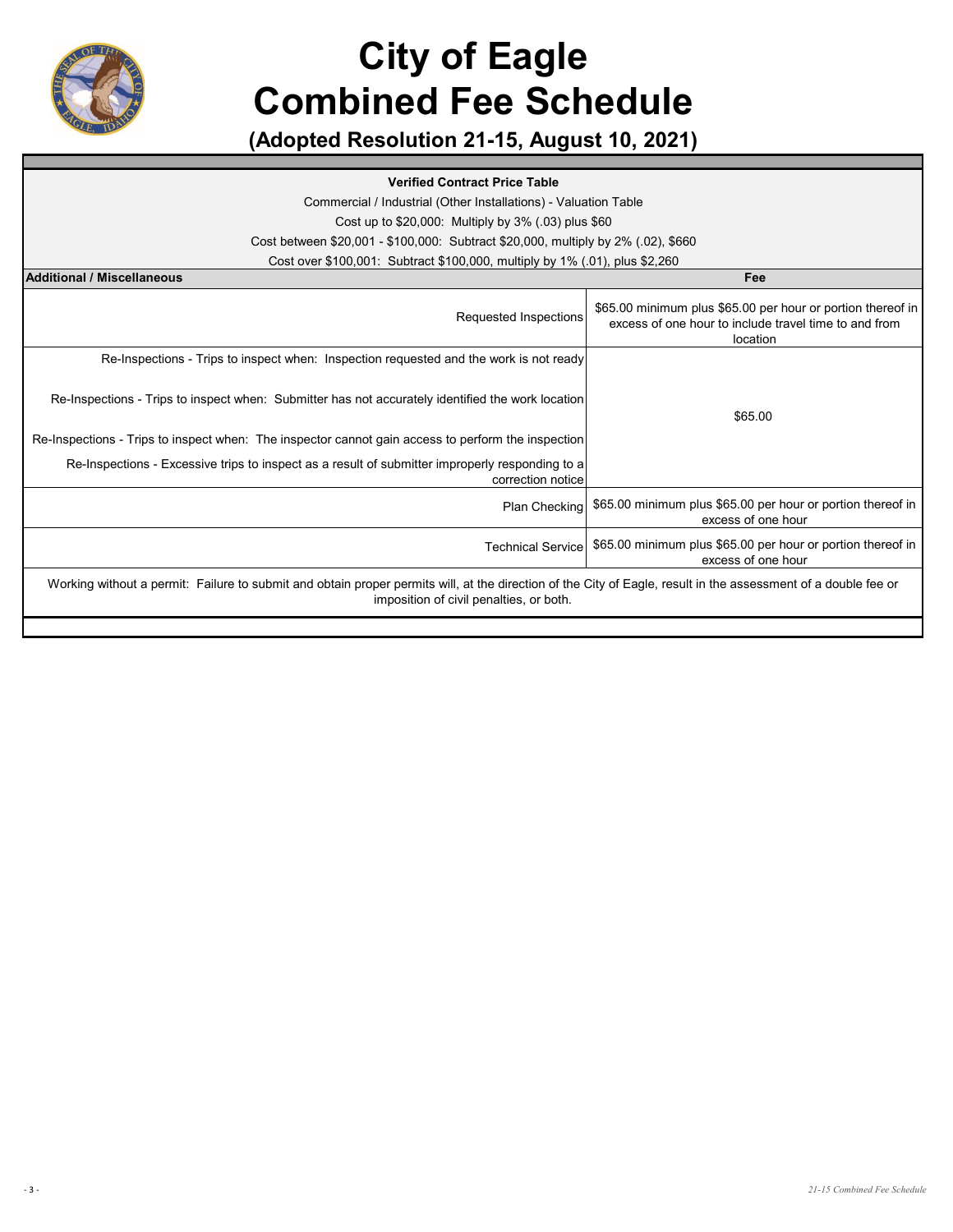

| <b>City-Administrative Fees</b>                                                               |                                                                                                                                                                                                                                                    |                        |  |
|-----------------------------------------------------------------------------------------------|----------------------------------------------------------------------------------------------------------------------------------------------------------------------------------------------------------------------------------------------------|------------------------|--|
| <b>Description</b>                                                                            | Fees                                                                                                                                                                                                                                               | <b>ECC X-Reference</b> |  |
| <b>General Business License</b>                                                               | \$25.00                                                                                                                                                                                                                                            | <b>ECC 3-1-1</b>       |  |
| Dog Licenses                                                                                  |                                                                                                                                                                                                                                                    |                        |  |
| Nonnuetered or Nonspayed Dogs                                                                 | \$25.00                                                                                                                                                                                                                                            |                        |  |
| Nonnuetered or Nonspayed Dogs (Senior Citizen                                                 |                                                                                                                                                                                                                                                    |                        |  |
| Fee)                                                                                          | \$25.00                                                                                                                                                                                                                                            |                        |  |
| Spayed or Neutered Dogs                                                                       | \$10.00                                                                                                                                                                                                                                            | ECC 4-5-5              |  |
| Spayed or Neutered Dogs                                                                       |                                                                                                                                                                                                                                                    |                        |  |
| (Senior Citizen Fee 60+ Years Old)                                                            | \$5.00                                                                                                                                                                                                                                             |                        |  |
| Late Fee - After February 1                                                                   | \$5.00                                                                                                                                                                                                                                             |                        |  |
| <b>Alcohol License</b>                                                                        |                                                                                                                                                                                                                                                    |                        |  |
| Bottled or Canned Beer Off Premises Only                                                      | \$50.00                                                                                                                                                                                                                                            |                        |  |
| Beer to be Consumed Off the premises with                                                     |                                                                                                                                                                                                                                                    |                        |  |
| Validly Issued Catering Permit                                                                | \$200.00                                                                                                                                                                                                                                           |                        |  |
| Beer to be Consumed on the Premises Only                                                      | \$200.00                                                                                                                                                                                                                                           |                        |  |
|                                                                                               |                                                                                                                                                                                                                                                    |                        |  |
| Beer to be Consumed on and off the Premises                                                   | \$250.00                                                                                                                                                                                                                                           |                        |  |
| Wine to be Consumed Off the premises Only                                                     | \$125.00                                                                                                                                                                                                                                           | <b>ECC-3-2</b>         |  |
| Wine to be Consumed Off the Premises with                                                     |                                                                                                                                                                                                                                                    |                        |  |
| Validly Issued Catering Permit                                                                | \$200.00                                                                                                                                                                                                                                           |                        |  |
| Wine to be Consumed on the Premises Only                                                      | \$200.00                                                                                                                                                                                                                                           |                        |  |
|                                                                                               |                                                                                                                                                                                                                                                    |                        |  |
| Wine to be Consumed on and off the Premises<br>Liquor to be consumed on the premises only     | \$325.00<br>\$562.50                                                                                                                                                                                                                               |                        |  |
| License Transfer Fee                                                                          | \$5.00                                                                                                                                                                                                                                             |                        |  |
|                                                                                               |                                                                                                                                                                                                                                                    |                        |  |
| <b>Open Container Permit</b>                                                                  | \$20.00                                                                                                                                                                                                                                            | ECC-3-2D-4             |  |
| <b>Catering Permit</b>                                                                        | \$20.00 per day                                                                                                                                                                                                                                    | ECC-3-2C-12            |  |
| <b>Labor Costs and Copying Documents</b>                                                      |                                                                                                                                                                                                                                                    |                        |  |
| Black and White Copies - Under 100 Pages                                                      | Free of Charge                                                                                                                                                                                                                                     |                        |  |
| Black and White Copies - 100 + Pages                                                          | \$.10 per page                                                                                                                                                                                                                                     |                        |  |
| Colored Copies - Under 100 Pages                                                              | Free of Charge                                                                                                                                                                                                                                     |                        |  |
| Colored Copies - 100 + pages                                                                  | \$.25 per page                                                                                                                                                                                                                                     |                        |  |
| Records from Which Nonpublic Information Must<br>be Deleted                                   | Charged at the City's Direct Cost                                                                                                                                                                                                                  |                        |  |
| The Actual Labor Associated with Responding to<br>Requests Which Exceeds Two (2) Person Hours | Charged at the City's Direct Cost                                                                                                                                                                                                                  |                        |  |
| Extraordinary Copies i.e. Maps, Electronic Media,<br><b>Oversized Documents</b>               | Charged at the City's Direct Cost of Duplication                                                                                                                                                                                                   |                        |  |
| Duplication of Computer Tape, Computer Disc,<br>Microfilm, or Analogous Records               | Charged at the City's Direct Cost of Copying the<br>information in that form, the City's Cost of<br>Conversion or the Cost of Conversion Charged<br>by a Third Party, if the Existing Electronic Record<br>is Converted to Another Electronic Form |                        |  |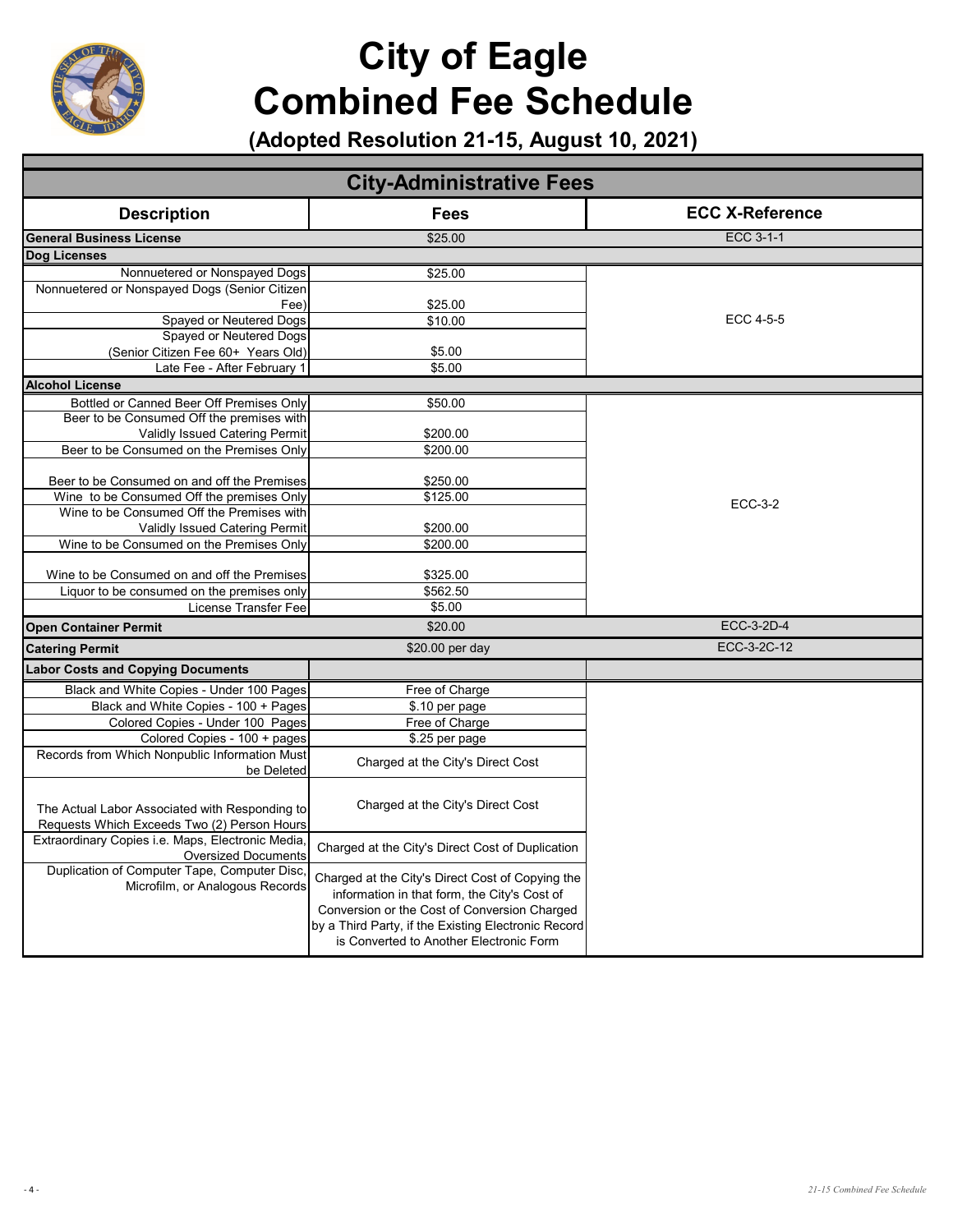

| Vendor, Solicitor, Temporary Merchants Permit         | \$100.00 and Direct costs associated with the<br><b>Background Check</b> | ECC-3-4-8      |
|-------------------------------------------------------|--------------------------------------------------------------------------|----------------|
| <b>Special Event Permit</b>                           | \$50.00                                                                  | ECC-3-4-8      |
| <b>Trash Collection</b>                               | Adopted via a separate Resolution                                        | <b>ECC-4-2</b> |
| <b>Meeting Room Reservation</b>                       |                                                                          |                |
| 1/2 Day (4 Hours)                                     | \$50.00 per room                                                         |                |
| Full Day (8 Hours)                                    | \$100.00 per room                                                        |                |
| Additional Fee if Food is to be Served or<br>Consumed | \$25.00                                                                  |                |
| Nuisance Abatement Administrative Fee                 | \$150.00                                                                 | $ECC 4-1-3(H)$ |
| <b>Nuisance Abatement City Council Appeal Fee</b>     | \$350.00                                                                 | $ECC$ 4-1-3(E) |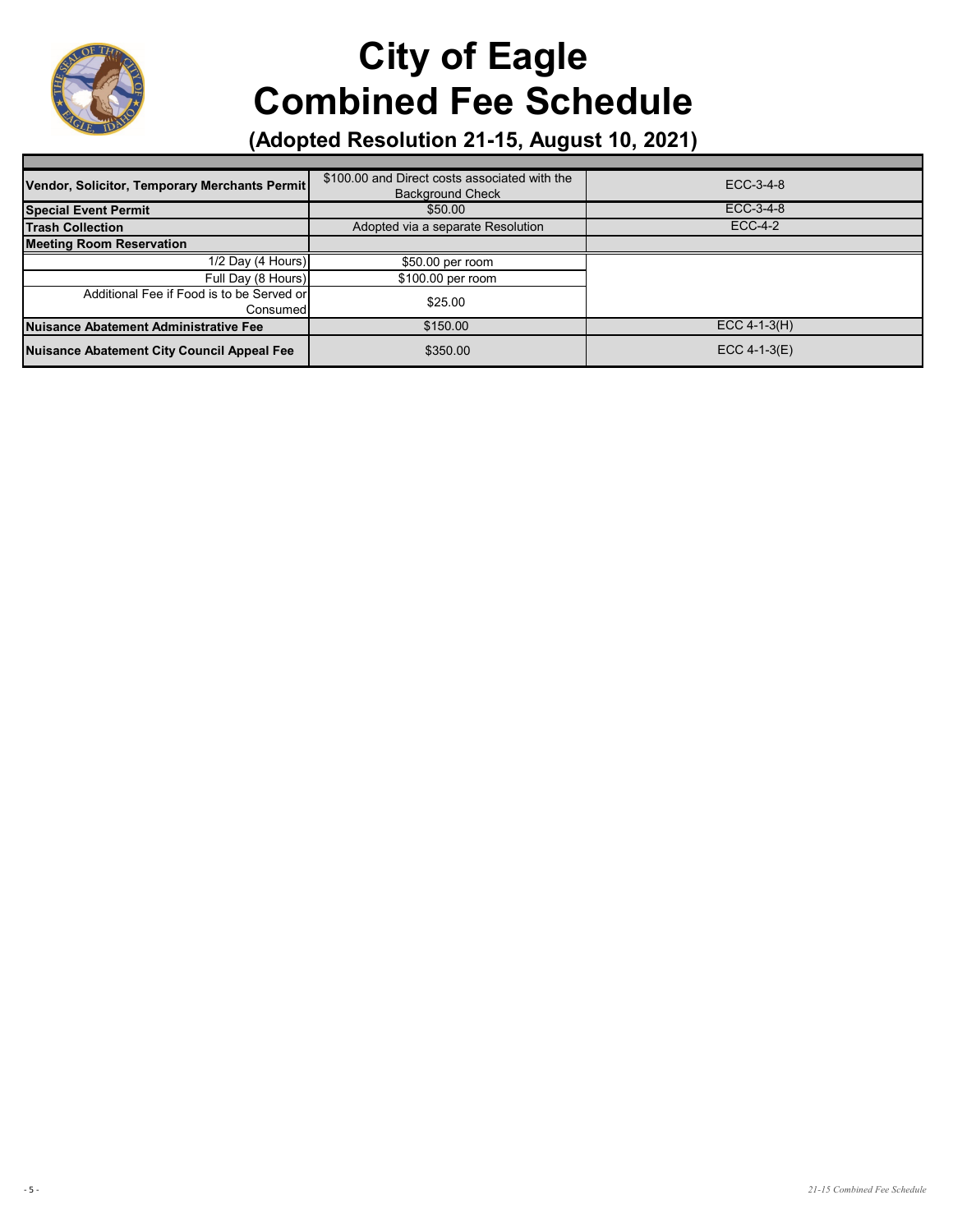

| <b>Library Fees</b>                                                      |                                               |
|--------------------------------------------------------------------------|-----------------------------------------------|
| Adopted by the Eagle Public Library Board of Trustees, November 20, 2019 |                                               |
| <b>Description</b>                                                       | Fee                                           |
| Library Use Account, per year, per household                             |                                               |
| Non-Resident Account                                                     | \$114.00                                      |
| <b>Fines</b>                                                             |                                               |
| All items except DVDs and Video Games (per day)                          | \$0.00                                        |
| DVDs and Video Games (per day)                                           | \$0.00                                        |
| Mobile Hotspots (per day)                                                | \$5.00                                        |
| Collection agency charge for lost and damaged items                      | \$10.00                                       |
| <b>Printing &amp; Copying</b>                                            |                                               |
| Black and white (per one-sided page)                                     | \$0.10                                        |
| Color (per one-sided page)                                               | \$0.50                                        |
| Faxing (per one-sided page)                                              | \$1.00                                        |
| 3D objects                                                               | filament cost / gram                          |
| <b>Meeting Room Use</b>                                                  |                                               |
| After hours (per hour)                                                   | \$60.00                                       |
| <b>Miscellaneous</b>                                                     |                                               |
| <b>Baby Changing supplies</b>                                            | City of Eagle's Cost                          |
| <b>Flash Drive</b>                                                       | City of Eagle's Cost                          |
| Laminating                                                               | City of Eagle's Laminate Cost per linear foot |
| <b>Lost or Damaged Materials</b>                                         |                                               |
| Lost or Damaged Materials                                                | City of Eagle's Replacement Cost              |
| <b>Processing Fee</b>                                                    | \$5.00                                        |
| <b>RFID Tag</b>                                                          | \$1.00                                        |
| Barcode                                                                  | \$1.00                                        |
| <b>Materials Container</b>                                               | City of Eagle's Replacement Cost              |
|                                                                          |                                               |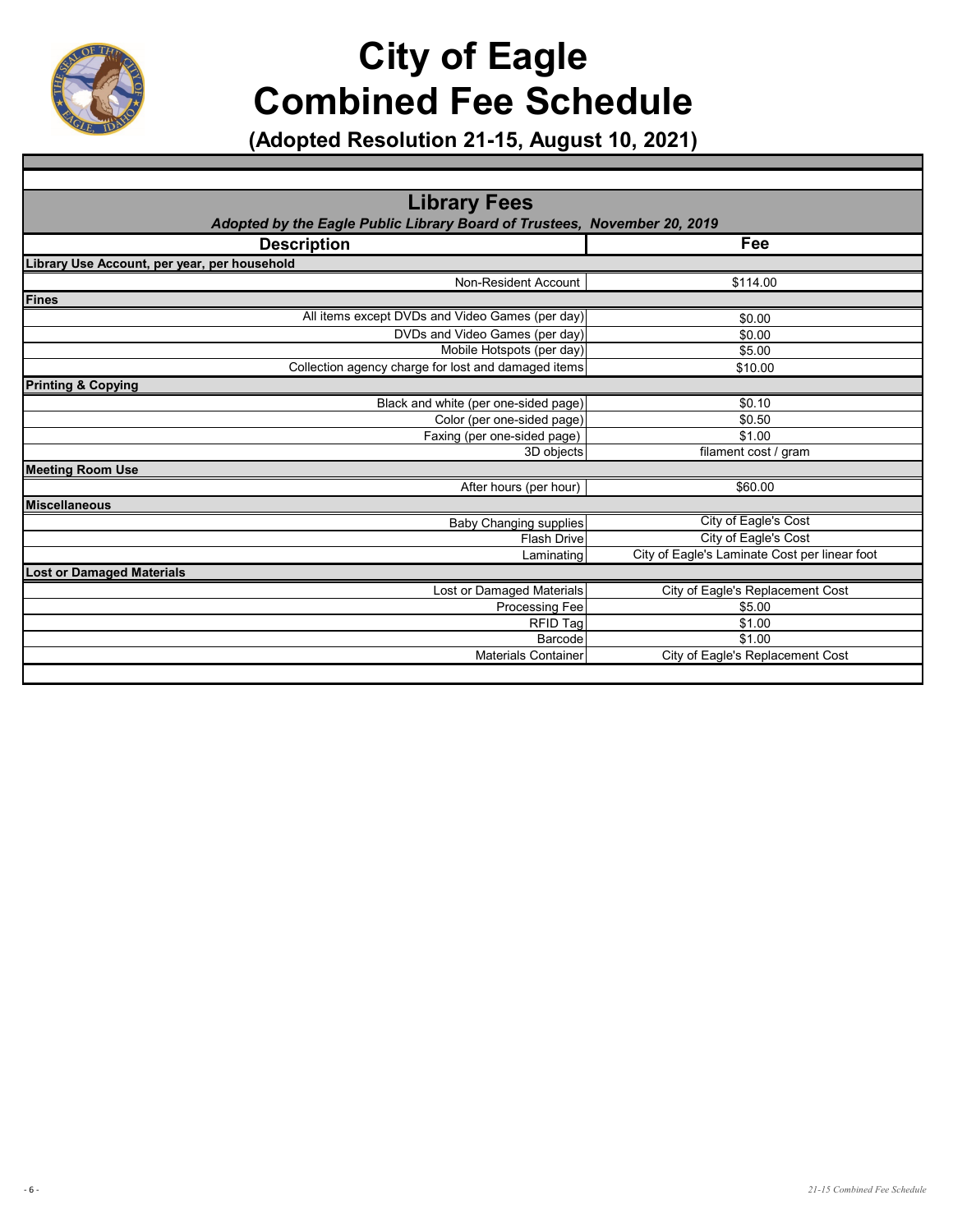

| <b>Parks &amp; Recreation</b>                                   |                                                                                  |                                                        |                                               |
|-----------------------------------------------------------------|----------------------------------------------------------------------------------|--------------------------------------------------------|-----------------------------------------------|
| <b>General Park Shelter Rentals</b>                             |                                                                                  | <b>Resident</b>                                        | <b>Non-Resident</b>                           |
|                                                                 | Arboretum Park                                                                   | City of Eagle does not reserve this park               |                                               |
| Friendship Park, Orville Krassen Park, Ada/Eagle Sports Complex |                                                                                  | \$35.00 (4 hour block)                                 | \$45.00 (4 hour block)                        |
|                                                                 |                                                                                  | \$70.00 (8 hour block)                                 | \$90.00 (8 hour block)                        |
|                                                                 |                                                                                  | \$105.00 (12 hour block)                               | \$135.00 (12 hour block)                      |
|                                                                 | Heritage Park                                                                    | City of Eagle does not reserve this park               |                                               |
|                                                                 |                                                                                  | <b>Per Section:</b><br>\$35.00 (4 hour block)          | <b>Per Section:</b><br>\$45.00 (4 hour block) |
|                                                                 |                                                                                  | \$70.00 (8 hour block)                                 | \$90.00 (8 hour block)                        |
|                                                                 |                                                                                  | <b>Entire Shelter:</b>                                 | <b>Entire Shelter:</b>                        |
|                                                                 | Stephen C Guerber Park and Reid Merrill Park                                     | \$105.00 (4 hour block)                                | \$135.00 (4 hour block)                       |
|                                                                 |                                                                                  | \$210.00 (8 hour block)                                | \$270.00 (8 hour block)                       |
|                                                                 |                                                                                  | \$315.00 (12 hour block)                               | \$405.00 (12 hour block)                      |
|                                                                 | Amusement Equipment & Large Canopies 10 X 10 or larger                           | \$25.00                                                | \$35.00                                       |
| <b>Community Event Fees</b>                                     | <b>Description</b>                                                               | <b>Period</b>                                          | Fees                                          |
|                                                                 | <b>Application Fee</b>                                                           | One Time                                               | \$100.00                                      |
|                                                                 | Damage Deposit (Events over 250)                                                 | Refundable                                             | \$250.00                                      |
|                                                                 | <b>Park Sites</b>                                                                |                                                        |                                               |
|                                                                 |                                                                                  |                                                        |                                               |
|                                                                 | Stephen C Guerber (A1, A2, B1, B2, Baseball,<br>Sunrise Shelter, Sunset Shelter) | Daily                                                  | \$875.00                                      |
|                                                                 |                                                                                  |                                                        |                                               |
|                                                                 | Stephen C Guerber (A1, A2, B1, B2, Baseball,                                     | 4 Hr Time Block (8am-12pm,                             |                                               |
|                                                                 | Sunrise Shelter, Sunset Shelter)                                                 | 12:30pm-4:30pm, 5pm-9pm)                               | \$300.00                                      |
|                                                                 |                                                                                  |                                                        |                                               |
|                                                                 | Stephen C Guerber (Sunrise Shelter, Sunset<br>Shelter)                           | 4 Hr Time Block (8am-12pm,<br>12:30pm-4:30pm, 5pm-9pm) | \$225.00                                      |
|                                                                 |                                                                                  |                                                        |                                               |
|                                                                 | Stephen C Guerber (Per Field) (Special Events                                    | Daily                                                  |                                               |
|                                                                 | Only)                                                                            |                                                        | \$75.00                                       |
|                                                                 |                                                                                  |                                                        |                                               |
|                                                                 | Reid W Merrill (A, B, C Shelter)                                                 | Daily                                                  | \$550.00                                      |
|                                                                 |                                                                                  |                                                        |                                               |
|                                                                 |                                                                                  | 4 Hr Time Block (8am-12pm,                             |                                               |
|                                                                 | Reid W Merrill (Entire) (A, B, C Shelter)                                        | 12:30pm-4:30pm, 5pm-9pm)                               | \$300.00                                      |
|                                                                 |                                                                                  | 4 Hr Time Block (8am-12pm,                             |                                               |
|                                                                 | Reid W Merrill (Shelter)                                                         | 12:30pm-4:30pm, 5pm-9pm)                               | \$75.00                                       |
|                                                                 |                                                                                  |                                                        |                                               |
|                                                                 |                                                                                  | 4 Hr Time Block (8am-12pm,                             |                                               |
|                                                                 | Reid W Merrill (Per Field) (Special Events Only)                                 | 12:30pm-4:30pm, 5pm-9pm)                               | \$75.00                                       |
|                                                                 |                                                                                  | Daily                                                  |                                               |
|                                                                 | Ada/Eagle Sports Complex (Zone 1)                                                |                                                        | \$500.00                                      |
|                                                                 |                                                                                  |                                                        |                                               |
|                                                                 |                                                                                  | Daily                                                  |                                               |
|                                                                 | Ada/Eagle Sports Complex (Zone 2)                                                |                                                        | \$400.00                                      |
|                                                                 |                                                                                  | Daily                                                  |                                               |
|                                                                 | Ada/Eagle Sports Complex (Zone 3)                                                |                                                        | \$350.00                                      |
|                                                                 |                                                                                  |                                                        |                                               |
|                                                                 |                                                                                  | 4 Hr Time Block (8am-12pm,                             |                                               |
|                                                                 | Ada/Eagle Sports Complex (Zone 2)                                                | 12:30pm-4:30pm, 5pm-9pm)                               | \$300.00                                      |
|                                                                 |                                                                                  | 4 Hr Time Block (8am-12pm,                             |                                               |
|                                                                 | Ada/Eagle Sports Complex (Zone 3)                                                | 12:30pm-4:30pm, 5pm-9pm)                               | \$275.00                                      |
|                                                                 |                                                                                  |                                                        |                                               |
|                                                                 |                                                                                  | 4 Hr Time Block (8am-12pm,                             |                                               |
|                                                                 | Ada/Eagle Sports Complex (Shelter)                                               | 12:30pm-4:30pm, 5pm-9pm)                               | \$25.00                                       |
|                                                                 |                                                                                  | 4 Hr Time Block (8am-12pm,                             |                                               |
|                                                                 | Various Neighborhood Park                                                        | 12:30pm-4:30pm, 5pm-9pm)                               | \$75.00                                       |
|                                                                 |                                                                                  |                                                        |                                               |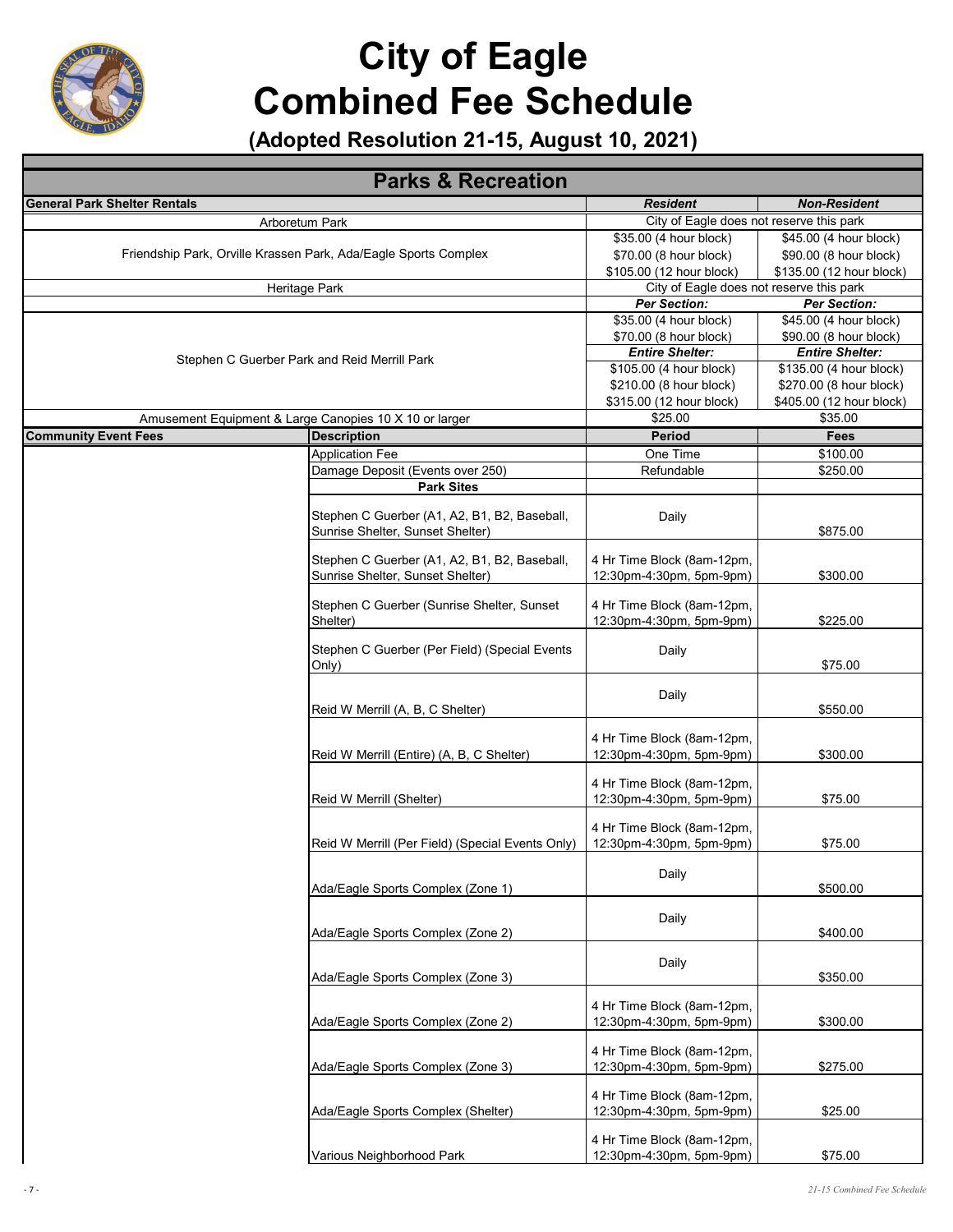

|                                      | <b>Permits</b>                                            |        |                                |
|--------------------------------------|-----------------------------------------------------------|--------|--------------------------------|
|                                      | Open Container Permit                                     | Daily  | \$20.00                        |
|                                      | <b>Catering Permit</b>                                    | Daily  | \$20.00                        |
|                                      | Noise Waiver (After 10 PM)                                | Daily  | No Charge                      |
| <b>Sports Field Reservation Fees</b> | <b>Description</b>                                        | Period | <b>Fees</b>                    |
|                                      |                                                           |        | <b>Resident / Non-Resident</b> |
|                                      | Stephen C Guerber (Per Field A1, A2, B1, B2,<br>Baseball) | Daily  | \$100.00                       |
|                                      | Stephen C Guerber Sand Volleyball Court                   | Daily  | \$100.00                       |
|                                      | Stephen C Guerber Basketball Court                        | Daily  | \$100.00                       |
|                                      | Reid Merrill (Per Field A, B, C)                          | Daily  | \$100.00                       |
|                                      | Reid Merrill Sand Volleyball Court                        | Daily  | \$100.00                       |
|                                      | Reid Merrill Basketball Court                             | Daily  | \$100.00                       |
|                                      | Stephen C Guerber (Per Field A1, A2, B1, B2,<br>Baseball) | Hourly | \$33.25                        |
|                                      | Stephen C Guerber Sand Volleyball Court                   | Hourly | \$33.25                        |
|                                      | Stephen C Guerber Basketball Court                        | Hourly | \$33.25                        |
|                                      | Reid Merrill (Per Field A, B, C)                          | Hourly | \$33.25                        |
|                                      | Reid Merrill Sand Volleyball Court                        | Hourly | \$33.25                        |
|                                      | Reid Merrill Basketball Court                             | Hourly | \$33.25                        |
|                                      | Ada/Eagle Sport Complex Hockey Rink                       | Daily  | \$100.00                       |
|                                      | Ada/Eagle Sport Complex Hockey Rink                       | Hourly | \$33.25                        |
|                                      | Ada/Eagle Sport Complex Basketball Court                  | Daily  | \$100.00                       |
|                                      | Ada/Eagle Sport Complex Basketball Court                  | Hourly | \$33.25                        |
|                                      | Friendship Park Tennis/Pickleball Court (Per<br>Court)    | Daily  | \$100.00                       |
|                                      | Friendship Park Tennis/Pickleball Court (Per<br>Court)    | Hourly | \$33.25                        |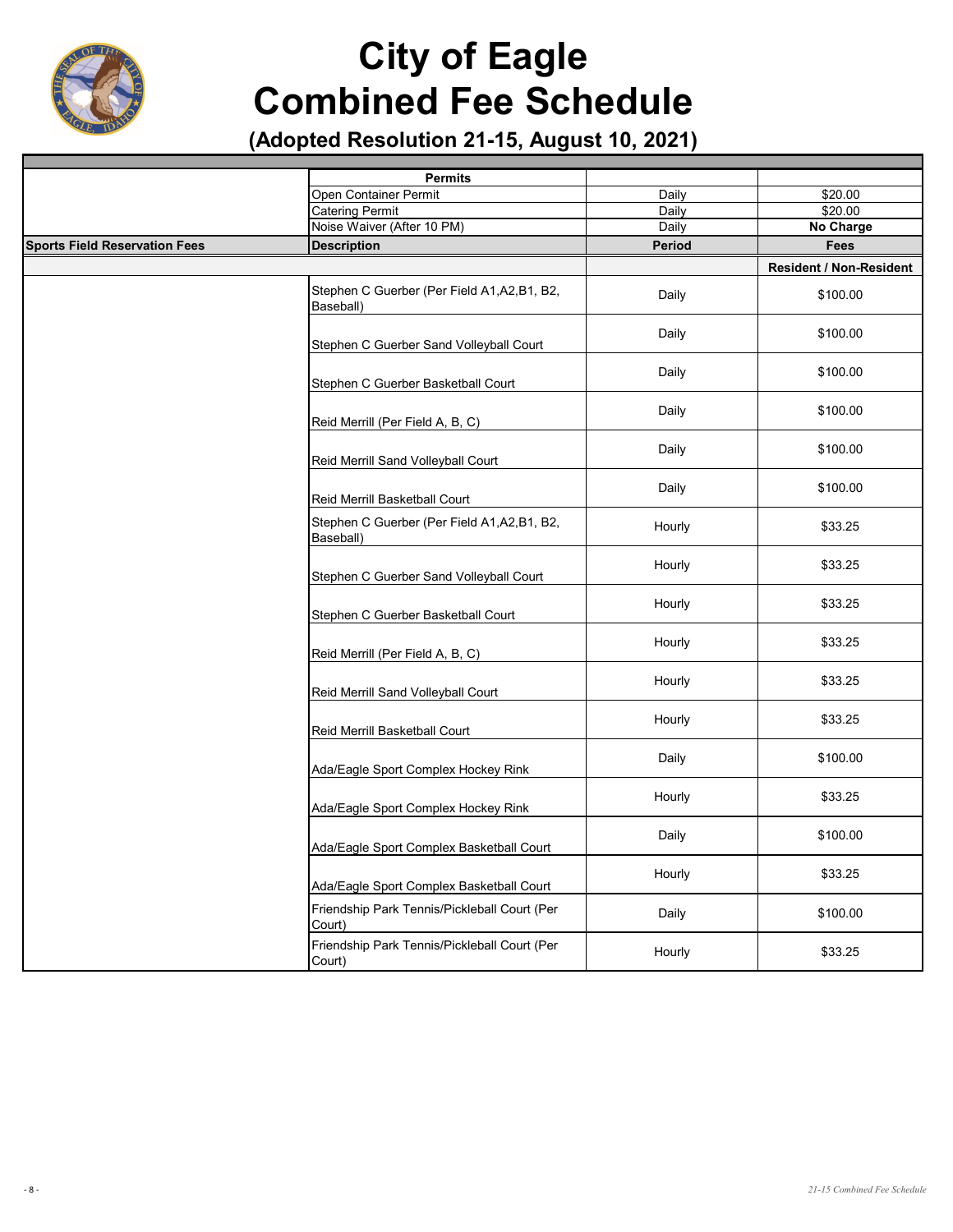| <b>Recreation Classes &amp; Programs</b> | <b>Resident Fees</b>         | <b>Non-Resident Fees</b>  |
|------------------------------------------|------------------------------|---------------------------|
| Active Older Adults (50+)                | Not to exceed \$100/class or | \$10 fee will be added to |
|                                          | activity                     | class or program fee      |
| Adult Art (13+)                          | Not to exceed \$200/class or | \$10 fee will be added to |
|                                          | activity                     | class or program fee      |
| Adult Fitness (13+)                      | Not to exceed \$120/class or | \$10 fee will be added to |
|                                          | activity                     | class or program fee      |
| Adult Individual Sports                  | Not to exceed \$200/person   | \$10 fee will be added to |
|                                          |                              | class or program fee      |
| Adult Team Sports (16+)                  | Not to exceed \$500/team     | \$10 fee will be added to |
|                                          |                              | class or program fee      |
| Fun Run (All Ages)                       | Not to exceed \$30/class or  | \$10 fee will be added to |
|                                          | activity                     | class or program fee      |
| Pet Programming                          | Not to exceed \$100/class or | \$10 fee will be added to |
|                                          | activity                     | class or program fee      |
| Pre-School (Baby-5)                      | Not to exceed \$275/class or | \$10 fee will be added to |
|                                          | activity                     | class or program fee      |
| Special Events (All Ages)                | Not to exceed \$50/class or  | \$10 fee will be added to |
|                                          | activity                     | class or program fee      |
| Vendors                                  | Not to exceed \$200/vendor   | \$10 fee will be added to |
|                                          |                              | class or program fee      |
| Youth Art (5-12)                         | Not to exceed \$280/class or | \$10 fee will be added to |
|                                          | activity                     | class or program fee      |
| Youth Camps (5-12)                       | Not to exceed \$320/class or | \$10 fee will be added to |
|                                          | activity                     | class or program fee      |
| Youth Sports (2-12)                      | Not to exceed \$200/class or | \$10 fee will be added to |
|                                          | activity                     | class or program fee      |
|                                          |                              |                           |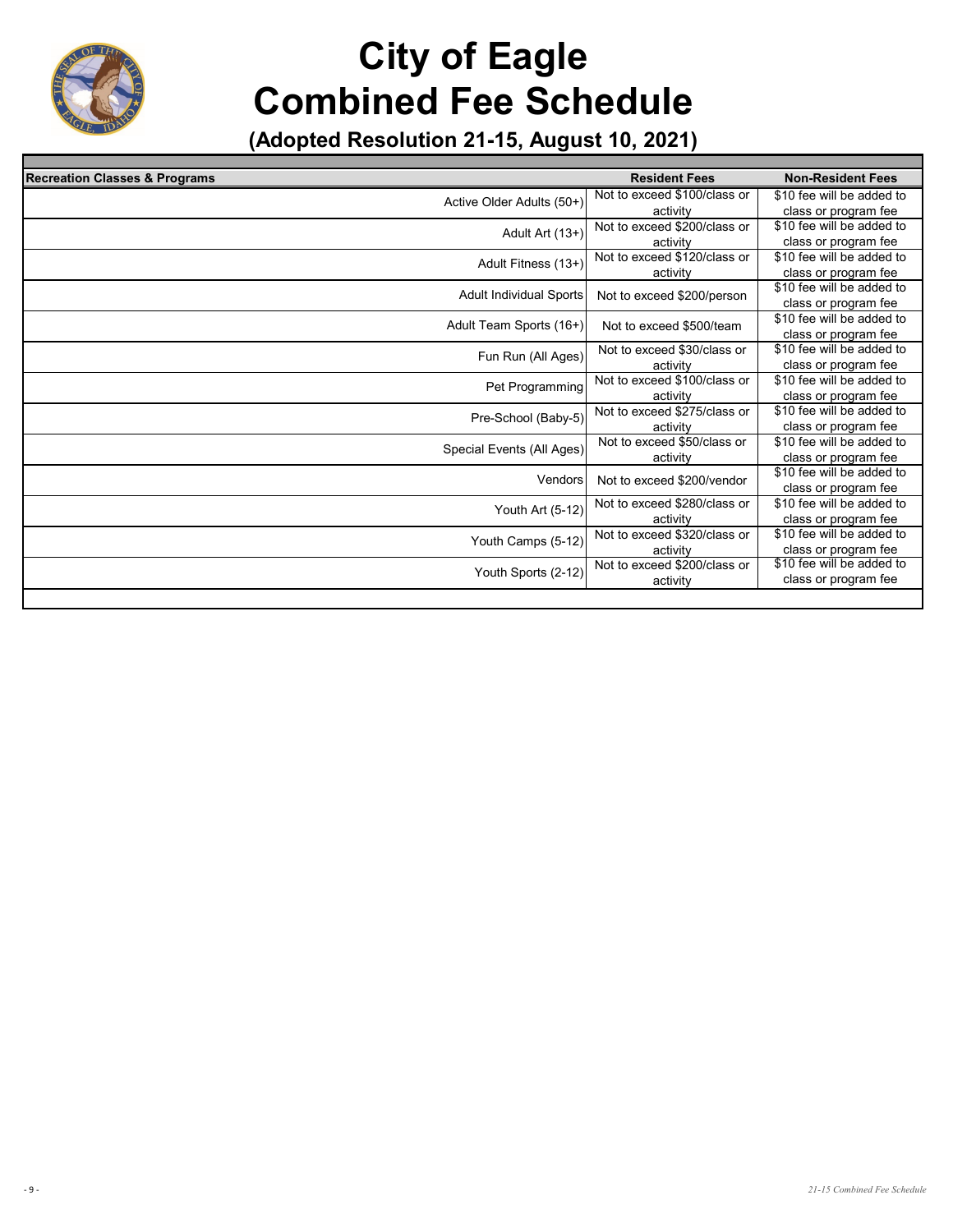

| <b>Planning Fee &amp; Deposit Schedule</b><br>Pursuant to ECC Title 8, 9, 10, & 11                                     |                                                           |                                                                                                                         |                                     |
|------------------------------------------------------------------------------------------------------------------------|-----------------------------------------------------------|-------------------------------------------------------------------------------------------------------------------------|-------------------------------------|
| <b>Application</b>                                                                                                     | <b>Planning Fee</b>                                       | Legal Fee Deposit <sup>5</sup>                                                                                          | <b>Engineering Fee</b> <sup>4</sup> |
| <b>Accessory Use</b>                                                                                                   | \$300.00                                                  |                                                                                                                         |                                     |
| <b>Administrative Modification</b>                                                                                     | \$125.00                                                  | See Footnote <sup>5</sup>                                                                                               |                                     |
| Annexation                                                                                                             |                                                           |                                                                                                                         |                                     |
| up to 5 acres                                                                                                          | \$250.00                                                  |                                                                                                                         |                                     |
| 5.01 acres up to 10 acres                                                                                              | \$500.00                                                  | See Zoning Ordinance<br>Amendment-Map (Rezone)                                                                          |                                     |
| 10.01 acres or larger                                                                                                  | \$1,100.00                                                |                                                                                                                         |                                     |
| Appeal (per ECC 8-7)                                                                                                   | \$500 + notification costs                                | 500.00                                                                                                                  |                                     |
| <b>Comprehensive Plan Amendments</b>                                                                                   |                                                           |                                                                                                                         |                                     |
| Map                                                                                                                    | \$2,000.00                                                |                                                                                                                         |                                     |
| Text                                                                                                                   | \$1,500.00                                                | Less than 250 acres:<br>See Footnote <sup>5</sup><br>250 acres to 1,000 acres:<br>\$500<br>1,001+ acres: Negotiable $6$ |                                     |
| <b>Conditional Use</b>                                                                                                 | $$1,200 + $10/$ unit above 10                             |                                                                                                                         |                                     |
| <b>Design Review</b>                                                                                                   |                                                           |                                                                                                                         |                                     |
| Appeal (per ECC 8-2A-14)                                                                                               | \$500.00                                                  |                                                                                                                         |                                     |
| <b>Building/Site Plan</b>                                                                                              | \$850 + \$10 per unit or 1,000 sq. ft. (per<br>structure) |                                                                                                                         |                                     |
| Subdivision Landscape Plan                                                                                             | \$650 + \$20 for each additional acre                     |                                                                                                                         |                                     |
| <b>Subdivision Monument Sign</b>                                                                                       | \$350.00                                                  |                                                                                                                         |                                     |
| Modification (Board Level)                                                                                             | \$400.00                                                  |                                                                                                                         |                                     |
| Modification (Administrative)<br>Minor Modification (paint, lights, monument sign<br>tenant panel, or windows changes) | \$200.00<br>\$100.00                                      |                                                                                                                         |                                     |
| Master Sign Plan                                                                                                       | \$450.00                                                  | See Footnote <sup>5</sup>                                                                                               | Drainage Plan Review:               |
| Master Sign Plan Modification (Board Level)                                                                            | \$350.00                                                  |                                                                                                                         | $$500 + $250/b$ ldg.                |
| Master Sign Plan Modification (Administrative)                                                                         | \$200.00                                                  |                                                                                                                         |                                     |
| Sign - Single Tenant Building Wall and/or<br>Monument Sign w/in MSP (Staff Level)                                      | \$150.00                                                  |                                                                                                                         |                                     |
| Sign - Single Tenant Building Wall and/or<br>Monument Sign No MSP (Board Level)                                        | \$450.00                                                  |                                                                                                                         |                                     |
| Sign - Single Tenant Building Wall and/or<br>Monument Sign No MSP (Staff Level)                                        | \$150.00                                                  |                                                                                                                         |                                     |
| Temporary/Portable Sign                                                                                                | \$25.00                                                   |                                                                                                                         |                                     |
| Master Sign Plan, Community (Spring Valley)                                                                            | \$450.00                                                  |                                                                                                                         |                                     |
| <b>Development Agreement</b>                                                                                           |                                                           |                                                                                                                         |                                     |
| <b>Original Drafting</b>                                                                                               | $$800.00 + $20/ \text{acre}$                              |                                                                                                                         |                                     |
| Development Agreement in lieu of a PUD                                                                                 | $$2,000.00 + $20/lot$                                     | See Zoning Ordinance                                                                                                    |                                     |
| Development Agreement Modification                                                                                     | \$800.00                                                  | Amendment-Map (Rezone)                                                                                                  |                                     |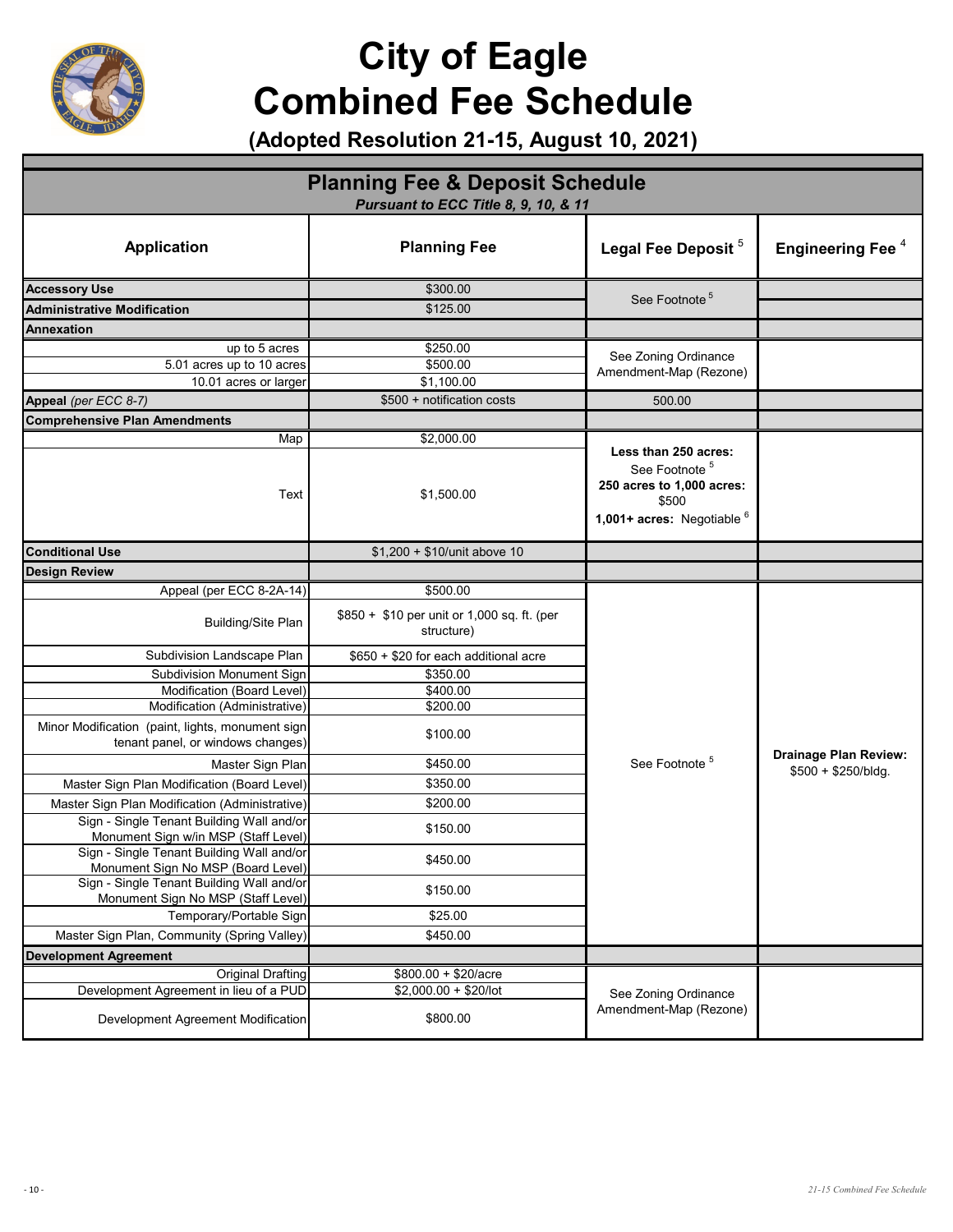

| <b>Extension of Time</b>                                       |                                               |                           |                                                                                                                                                                                                                                             |
|----------------------------------------------------------------|-----------------------------------------------|---------------------------|---------------------------------------------------------------------------------------------------------------------------------------------------------------------------------------------------------------------------------------------|
| Design Review                                                  | \$150.00                                      | See Footnote <sup>5</sup> |                                                                                                                                                                                                                                             |
| Preliminary and Final Plats                                    | \$350.00                                      | See Footnote <sup>5</sup> |                                                                                                                                                                                                                                             |
| <b>Engineering Plan Review</b>                                 |                                               |                           |                                                                                                                                                                                                                                             |
| Overall plan review (irrigation, storm, layout, etc.)          |                                               |                           | \$2,250+\$15/lot                                                                                                                                                                                                                            |
| Water System Distribution Plan<br>Review/QLPE/Completion Check |                                               | See Footnote <sup>5</sup> | \$600+\$5/lot                                                                                                                                                                                                                               |
| City Well Design                                               |                                               |                           | 750.00                                                                                                                                                                                                                                      |
| City Well House Design                                         |                                               |                           | 900.00                                                                                                                                                                                                                                      |
| Additional Review <sup>5</sup>                                 |                                               |                           | \$1,000+\$0.75/linear foot                                                                                                                                                                                                                  |
| <b>Fiscal Impact Analysis</b>                                  | $$350.00 + See Footnote$ <sup>1</sup>         | See Footnote <sup>1</sup> | See Footnote <sup>1</sup>                                                                                                                                                                                                                   |
| Floodplain                                                     |                                               |                           |                                                                                                                                                                                                                                             |
| Floodplain Determination Letter                                | \$100.00                                      |                           |                                                                                                                                                                                                                                             |
| Floodplain Development Permit <sup>1</sup>                     | \$500.00                                      | See Footnote <sup>5</sup> | <b>Overall Development size:</b><br><1 acre: \$500<br>1-10 acres: \$1250<br>10.01-40 acres: \$1,875<br>Over 40 acres: \$2,500<br><b>Phased Permit (each</b><br>phase after 1): \$500<br><b>Hydraulic Modeling</b><br><b>Review: \$1,875</b> |
| Habitat/ Environmental Review <sup>1</sup>                     | \$500.00                                      | See Footnote <sup>5</sup> |                                                                                                                                                                                                                                             |
| Hillside Review <sup>1</sup>                                   | \$500.00                                      | See Footnote <sup>5</sup> | <b>Preliminary Grading Plan,</b><br>Reports with Pre-plat:<br>\$800+\$12/lot<br><b>Final Grading Plan with</b><br>Final Plat: \$300+\$6/lot                                                                                                 |
| Hillside and Grading Permit (Spring Valley) <sup>1</sup>       | \$1,000.00                                    | See Footnote <sup>5</sup> | <b>Mass Grading Plan</b><br>(Disturbed Acres): \$2750<br>$+$ \$20/acre<br>Final Grading Plan (# of<br>lots in grading area):<br>\$2750 + \$10/lot                                                                                           |
| <b>Home Occupation</b>                                         |                                               |                           |                                                                                                                                                                                                                                             |
| Home Occupation - Class C                                      | \$1,200.00                                    |                           |                                                                                                                                                                                                                                             |
| Home Occupation - Waiver                                       | \$1,200.00                                    | \$250.00                  |                                                                                                                                                                                                                                             |
| <b>Inspections</b>                                             |                                               |                           |                                                                                                                                                                                                                                             |
| General/Tenant Improvement/Reinspection                        | \$100.00                                      |                           |                                                                                                                                                                                                                                             |
| DR Landscape/Building                                          | \$150.00 each                                 |                           |                                                                                                                                                                                                                                             |
| Streetlight Inspection                                         | \$50.00 for 1st + \$20.00 for each additional | See Footnote <sup>5</sup> |                                                                                                                                                                                                                                             |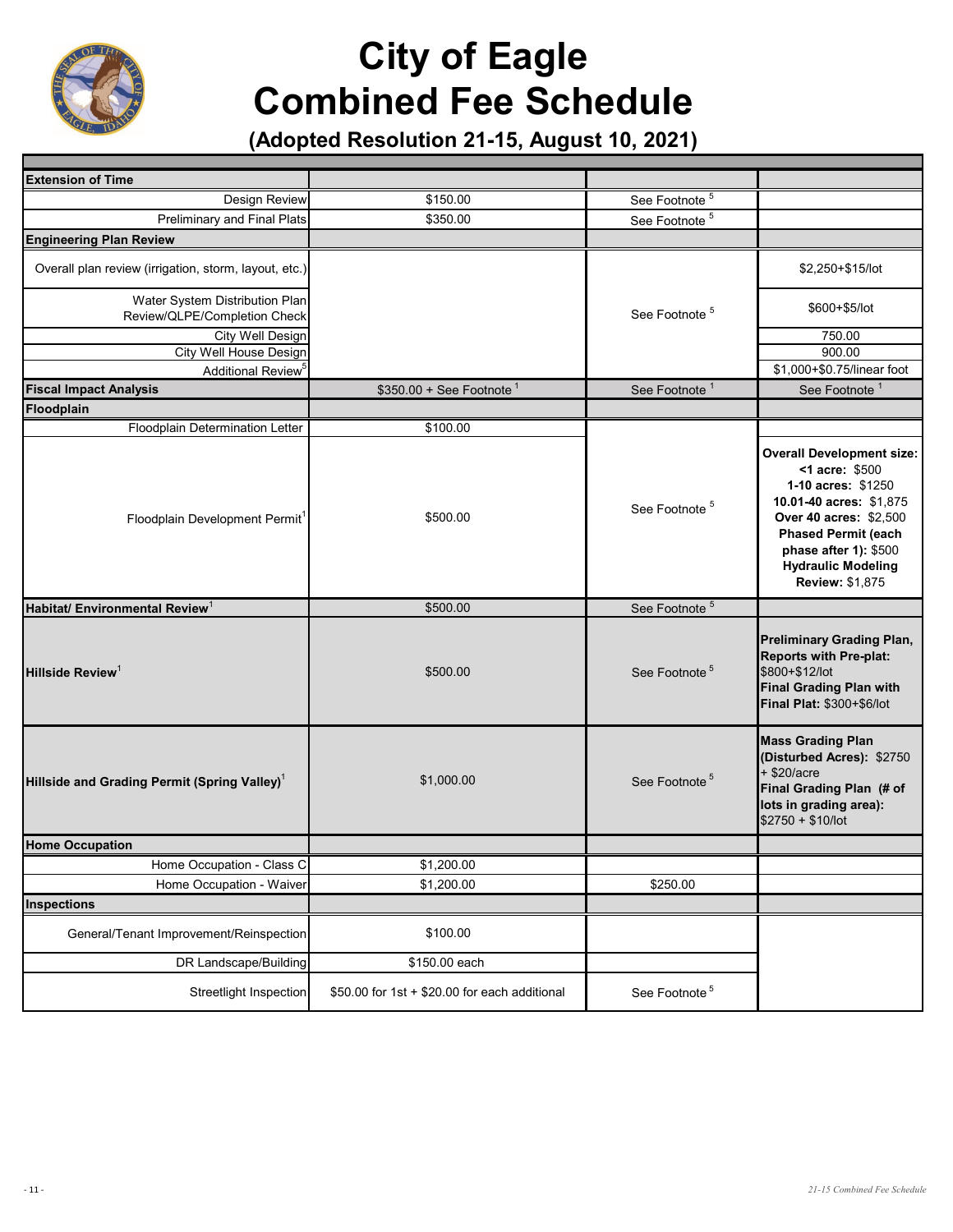

| Misc./Other Fees & Permits                           | \$50.00                                                               |                                                                                                                                                         | Negotiable <sup>6</sup>                                                                                                                                                                                              |
|------------------------------------------------------|-----------------------------------------------------------------------|---------------------------------------------------------------------------------------------------------------------------------------------------------|----------------------------------------------------------------------------------------------------------------------------------------------------------------------------------------------------------------------|
| <b>Planned Unit Development</b>                      |                                                                       |                                                                                                                                                         |                                                                                                                                                                                                                      |
| Preliminary Development Plan and Conditional<br>Usel | $$1200.00 + $20.00/$ lot                                              | Less than 250 acres: See<br>Footnote <sup>5</sup><br>250 acres to 1,000 acres:<br>\$500<br>1,001+ acres: Negotiable 6                                   |                                                                                                                                                                                                                      |
| Final Development Plan                               | $$600.00 + $20.00/$ lot                                               | See Footnote <sup>5</sup>                                                                                                                               |                                                                                                                                                                                                                      |
| <b>Planning Unit Master Plan</b>                     | $$1,200.00 + $25.00/acre$                                             | Negotiable <sup>6</sup>                                                                                                                                 | <b>PUMP Review:</b><br>\$800+\$8/acre                                                                                                                                                                                |
| <b>Plats</b>                                         |                                                                       |                                                                                                                                                         |                                                                                                                                                                                                                      |
| Combined Preliminary/Final                           | $$2,050.00 + $40.00/$ lot                                             |                                                                                                                                                         | <b>Plat Check:</b><br>\$3,700+\$26/lot<br><b>Water System Compliance</b><br>w/Master Plan:<br>\$400+\$4/lot                                                                                                          |
| Condominium                                          | \$500.00                                                              |                                                                                                                                                         | 1,000.00                                                                                                                                                                                                             |
| Final                                                | $$600.00 + $20.00/$ lot                                               | See Footnote <sup>5</sup>                                                                                                                               | <b>Final Plat Check:</b><br>\$900+\$6/Lot                                                                                                                                                                            |
| Lot Line Adjustment/Lot Split                        | \$450.00                                                              |                                                                                                                                                         | <b>Parcel Division Review:</b><br>\$750<br>Lot Line Adjustment:<br><b>Two Lots: \$700</b><br>More than 2 lots:<br>\$700+\$200/lot over 2                                                                             |
| Preliminary                                          | $$1,450.00 + $20.00/$ lot                                             | Less than 250 acres:<br>See Footnote <sup>5</sup><br>250 acres to 1,000 acres:<br>\$500<br>1,001+ acres: Negotiable 6                                   | <b>Plat Check:</b><br>\$2,800+\$20/lot<br><b>Water System Compliance</b><br><b>w/Master Plan:</b><br>\$400+\$4/lot<br><b>Preliminary Floodplain</b><br>Review (storage, reports):<br>\$750<br>Private Streets: \$500 |
| <b>Pressurized Irrigation Waiver Review</b>          |                                                                       |                                                                                                                                                         | \$500.00                                                                                                                                                                                                             |
| <b>Private Road</b>                                  | \$1,200.00 + \$0.35/Linear Foot                                       | $\overline{5}$<br>See Footnote                                                                                                                          |                                                                                                                                                                                                                      |
| <b>Property Status Report</b>                        | \$200.00                                                              |                                                                                                                                                         |                                                                                                                                                                                                                      |
| <b>Public Hearing Sign Removal Penalty</b>           | \$25.00/day beginning 3 days after the hearing                        |                                                                                                                                                         |                                                                                                                                                                                                                      |
| <b>Public Hearing Mailing</b>                        |                                                                       |                                                                                                                                                         |                                                                                                                                                                                                                      |
| Properties less than 500-acres                       | \$1.50 per mailed notice                                              |                                                                                                                                                         |                                                                                                                                                                                                                      |
| Properties 500+ acres                                | Estimate to be provided by the City;<br>deposit required <sup>1</sup> |                                                                                                                                                         |                                                                                                                                                                                                                      |
| Request for Mediation 3                              |                                                                       | 1st session $7$ paid by the<br>requesting party; subsequent<br>sessions and mediation<br>summary paid proportionately<br>by City and requesting parties |                                                                                                                                                                                                                      |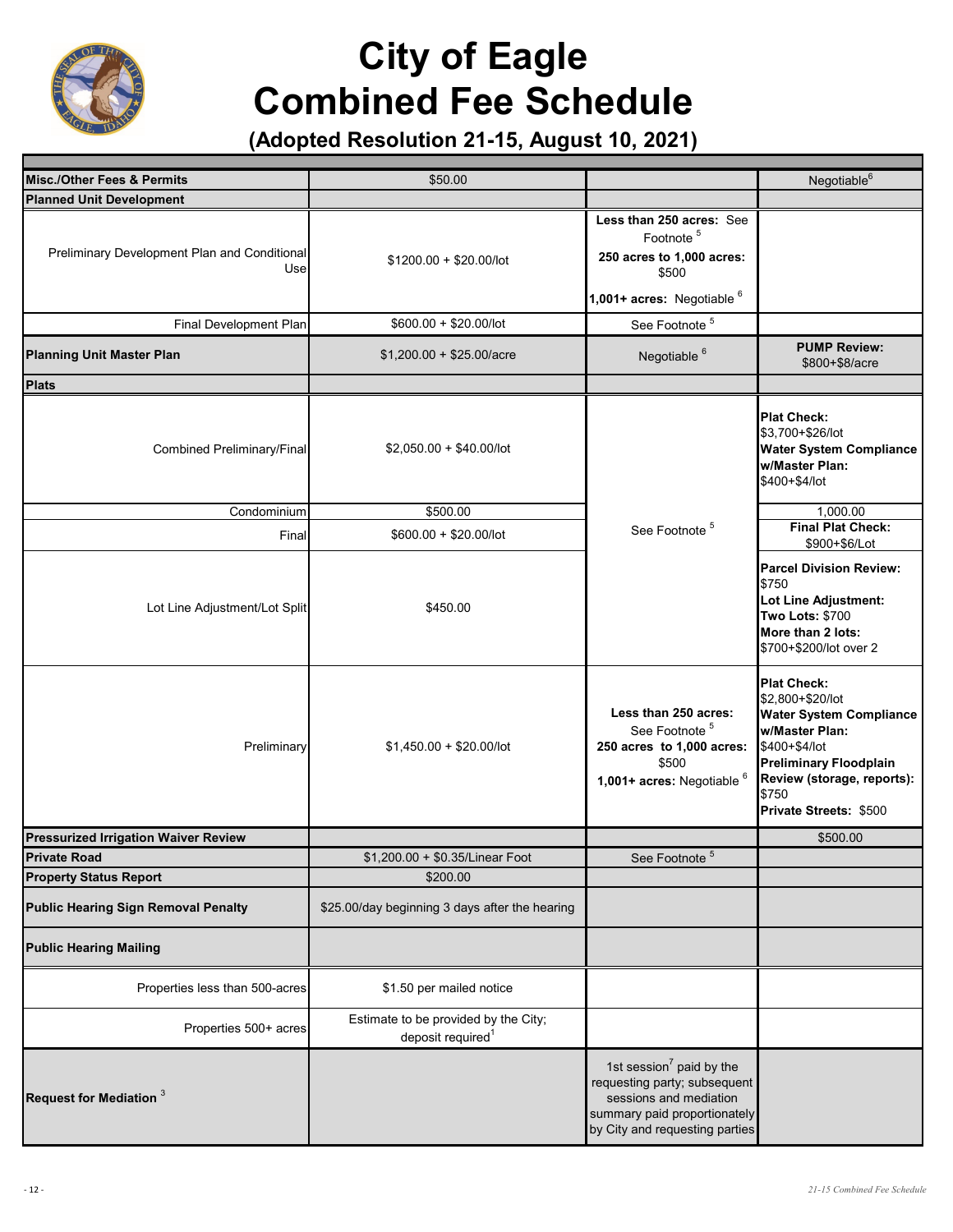

#### **(Adopted Resolution 21-15, August 10, 2021)**

| Request for Reconsideration 3                                                        | $$450.00 +$ notification costs                                                | 250.00                                                                                                                                  |  |
|--------------------------------------------------------------------------------------|-------------------------------------------------------------------------------|-----------------------------------------------------------------------------------------------------------------------------------------|--|
| <b>Surety Fee</b>                                                                    |                                                                               |                                                                                                                                         |  |
| Initiation                                                                           | \$250.00                                                                      | See Footnote <sup>5</sup>                                                                                                               |  |
| Renewal                                                                              | \$200.00                                                                      |                                                                                                                                         |  |
| <b>Partial Release</b>                                                               | \$200.00                                                                      |                                                                                                                                         |  |
| Tree Fund (in-lieu of fee)                                                           | Conifers: \$60.00/vertical foot<br>Deciduous: \$175.00/caliper inch           |                                                                                                                                         |  |
| Vacation (Easement/ROW, etc.)                                                        | \$400.00 + \$8.00 /property w/in 300 ft.                                      | See Footnote <sup>5</sup>                                                                                                               |  |
| Variance                                                                             | \$800.00                                                                      | See Footnote <sup>5</sup>                                                                                                               |  |
| <b>Waiver</b>                                                                        | \$600.00                                                                      | \$250.00                                                                                                                                |  |
| <b>Waiver, Accessory Structure Setback</b><br>(per ECC 8-2-4(a)(5))                  | \$600.00                                                                      | See Footnote <sup>5</sup>                                                                                                               |  |
| <b>Zoning Ordinance Amendment</b>                                                    |                                                                               |                                                                                                                                         |  |
| Map (rezone)                                                                         | Up to 100 acres: \$1100.00 Plus: \$40.00 for<br>each 10 acres above 100 acres | Less than 250 acres:<br>See Footnote <sup>5</sup><br>250 acres to 1,000 acres:<br>\$5,000<br>$1,001+$ acres:<br>Negotiable <sup>6</sup> |  |
| Text                                                                                 | \$1,300.00                                                                    | \$500.00                                                                                                                                |  |
| <b>Zoning Permit/Certificate</b>                                                     |                                                                               |                                                                                                                                         |  |
| New Building/Building Modifications <sup>2a</sup>                                    | \$50.00                                                                       |                                                                                                                                         |  |
| Residential/Tenant Improvement                                                       | \$50.00                                                                       |                                                                                                                                         |  |
| Multi-family/Office/Commercial/Industrial                                            | \$150.00                                                                      |                                                                                                                                         |  |
| <b>Business license review</b>                                                       | \$25.00                                                                       |                                                                                                                                         |  |
| Existing Structure (change in use) <sup>2b</sup><br>Fence (front yard & street side) | \$150.00<br>\$25.00                                                           | See Footnote <sup>5</sup>                                                                                                               |  |
| Temporary Use/ Temporary Construction<br>Trailer/Alcohol Letters/ Others             | \$85.00                                                                       |                                                                                                                                         |  |
| Dwelling Rebuild Letter                                                              | \$50.00                                                                       |                                                                                                                                         |  |

**Footnotes:** 

**1:** All applications are subject to ECC 1-7-4: any direct costs incurred by the City in obtaining a review of the application by attorneys, architects, engineers or other professionals and contractors necessary to enable the City to approve or disapprove the application shall be paid for by the applicant.

**2: a)** Zoning Permit is applied for at time of building permit application; **b)** Zoning Permit is required prior to the submittal of a building permit or a business license.

**3:** A request for mediation and/or reconsideration is not guaranteed and must be agreed to by the City Council.

**4:** Engineering review fees herein are non-refundable retainers. Review time that exceeds the retainer fee shall be paid at the engineer's contracted hourly rate in accordance with ECC 1-7-4.

**5:** Legal Fees shall be paid pursuant to ECC 1-7-4-B-1.

**6:** Negotiable means a deposit established by the City Council prior to the submittal of the application.

**7:** "Session" is defined as a meeting or meetings held on the same day in the same location.